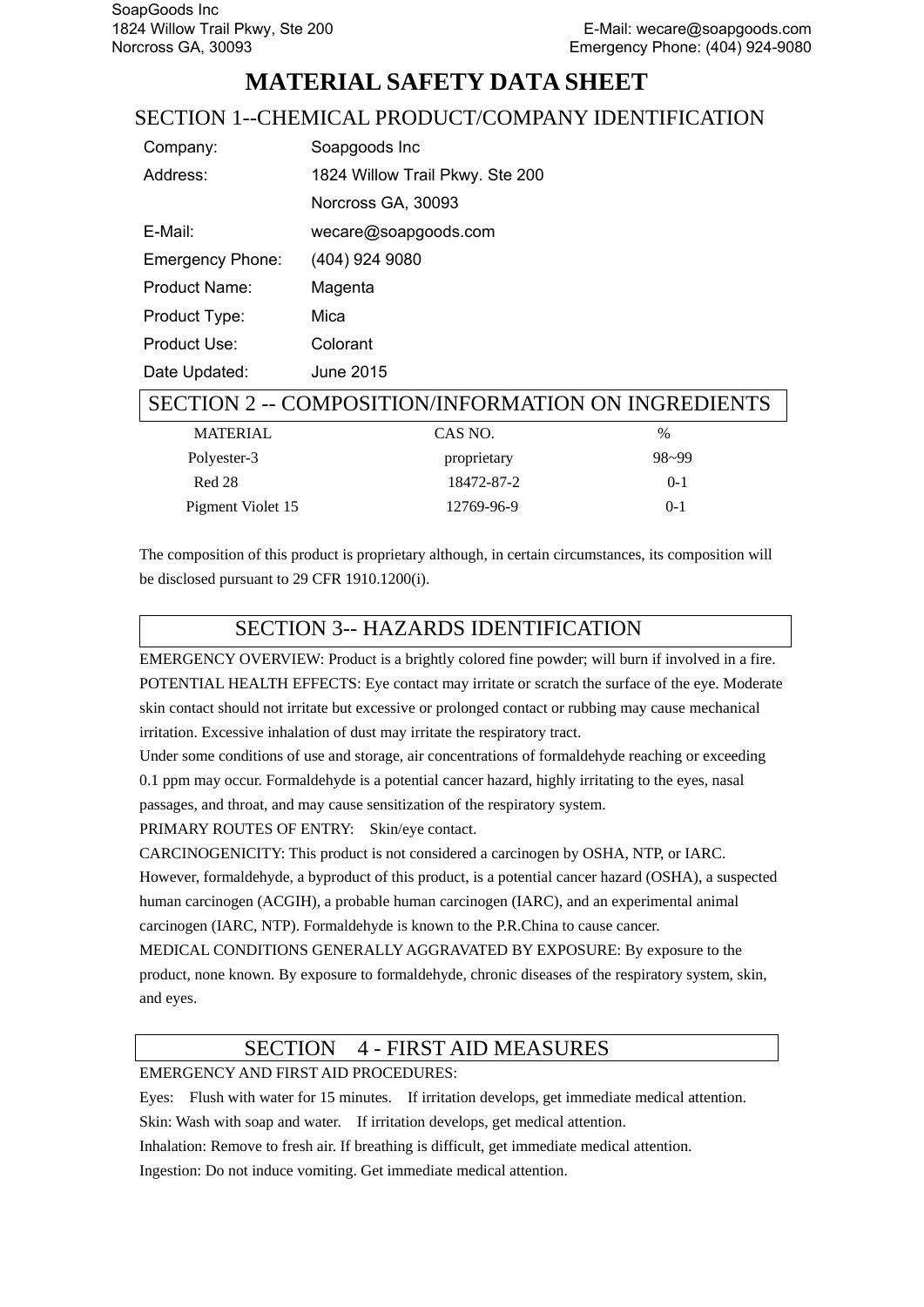## SECTION 5 - FIRE FIGHTING MEASURES

FLAMMABILITY CLASSIFICATION: Nonflammable.

FLASH POINT, deg C: None.

FLAMMABLE LIMITS IN AIR: Not applicable for product. For formaldehyde, LEL=7%, UEL=73%. EXTINGUISHING MEDIA: Foam, CO2, dry chemical, water fog.

UNUSUAL FIRE AND EXPLOSION HAZARDS: May form an explosive dust cloud if the finely divided particles are suspended in air.

SPECIAL FIRE FIGHTING PROCEDURES: Use self-contained breathing apparatus to protect against potential harmful and/or irritating fumes.

## SECTION 6 - ACCIDENTAL RELEASE MEASURES

PROCEDURE WHEN MATERIAL SPILLED OR RELEASED: Vacuum or sweep into a suitable container for reuse or appropriate disposal. Wear protective gloves, safety goggles, and a respirator if necessary. Avoid breathing dust and minimize dust generation and accumulation.

## SECTION 7 - HANDLING AND STORAGE

HANDLING: Ground and bond containers when transferring product to prevent dust explosion. Avoid dust generation. Use in accordance with good industrial workplace practices. Avoid unnecessary contact. Wash thoroughly after handling.

STORAGE: store in a dry area away from flames, sparks, static build up, and excessive heat.

OTHER PRECAUTIONS: Keep container closed when not in use to protect product quality. For industrial use only.

## SECTION 8- EXPOSURE CONTROLS/PERSONAL PROTECTION

ENGINEERING CONTROLS: Local exhaust ventilation.

PROTECTIVE GLOVES: Synthetic gloves if necessary to prevent excessive skin contact.

RESPIRATORY PROTECTION: NIOSH approved formaldehyde vapor respirator if formaldehyde

exposure limits may be exceeded.

EYE PROTECTION: chemical goggles if necessary to prevent contact and mechanical irritation.

OTHER PROTECTIVE EQUIPMENT: Eye wash and emergency showers should be available.

#### EXPOSURE GUIDELINES:

Material OSHA PEL AGGIH TLV Product not established not established not established Particulates Not otherwise Regulated (PNOR) 15mg/m3 not applicable Particulates Not Otherwise Classified (PNOC) not applicable 10 mg/m3 Formaldehyde 0.75ppm,

2ppm STEL

0.3ppm (ceiling)

## SECTION 9-PHYSICAL AND CHEMICAL PROPERTIES

APPEARANCE: Brightly colored fine powder TYRE OF ODOR: Slight aldehyde odor PHYSICAL STATE: Solid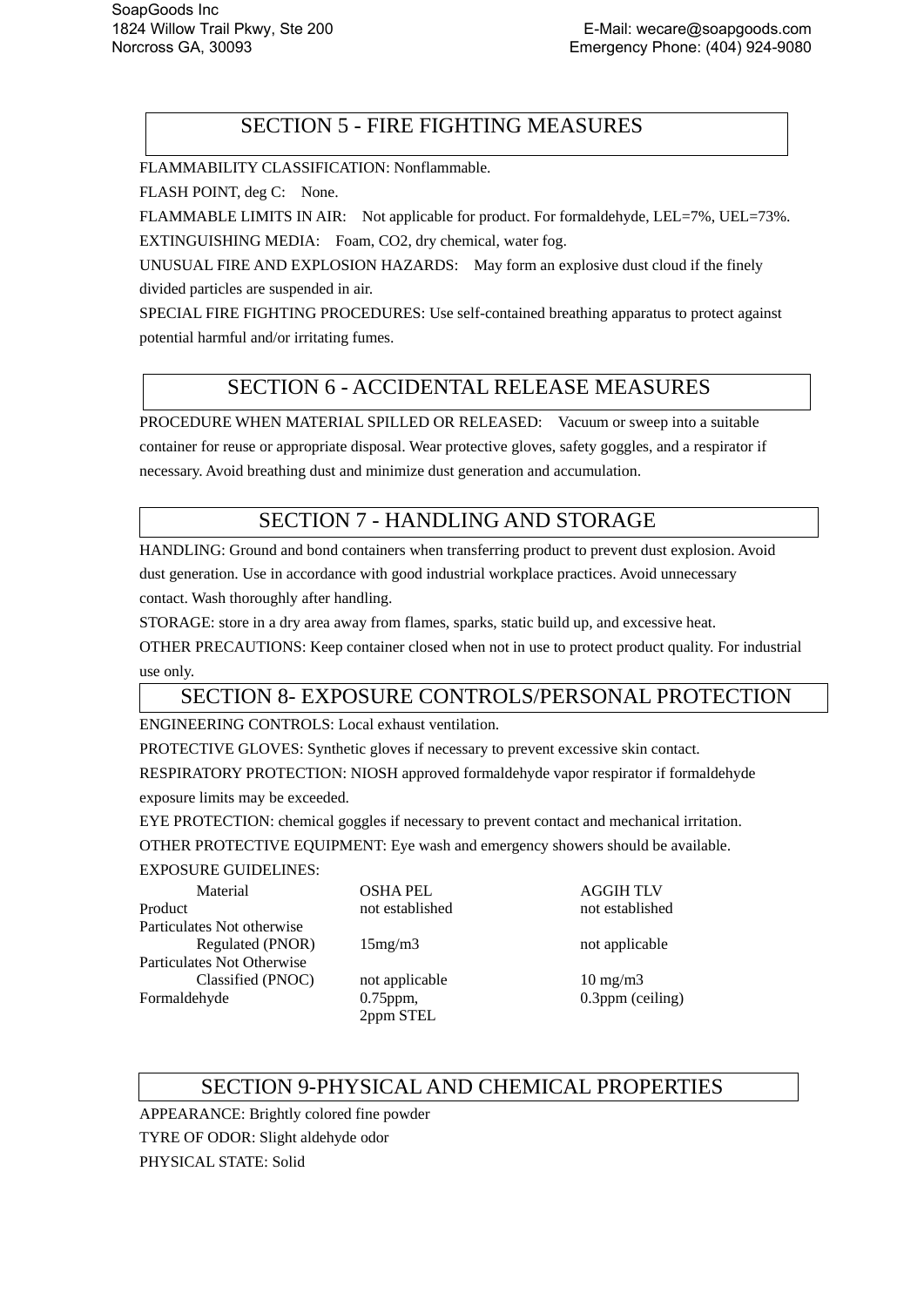pH: Not applicable SPECIFIC GRAVITY: 1.3 SOFTENING POINT: 270-280 deg C SOLUBILITY IN WATER: Insoluble PERCENT VOLATILE BY WEIGHT: Nil

## SECTION 10 - STABILITY AND REACTIVITY

CHEMICAL STABILITY: Stable, hazardous decomposition not expected.

INCOMPATIBILITY WITH OTHER MATERIALS: No specific incompatibility but, as with other

organic materials, avoid contact with strong oxidizing agents.

DECOMPOSITION: If involved in a fire, thermal decomposition may produce toxic oxides of carbon, sulfur, and/or nitrogen.

POLYMERIZATION: Hazardous polymerization will not occur.

### SECTION 11 - TOXICOLOGICAL INFORMATION

| FOXICITY |
|----------|
|----------|

MATERIAL ACUTE ORAL, RAT PRIMARY SKIN, RABBIT INHALATION, RAT LC50

Product  $>5000$  mg/kg Draize score = 0.4, not established (non - irritating)

Formaldehyde 800mg/kg (LD50) 270 mg/kg (LD50) 474 ppm (4hr)

## SECTION 12 - ECOLOGICAL INFORMATION

STATIC ACUTE AQUATIC TOXICITY:

Product, LC50 = not established;

Formaldehyde, LC50 (various fish species) 10-1000ppm

## SECTION 13 - DISPOSAL CONSIDERATIONS

RCRA STATUS: This product, if discarded, is not regulated as a hazardous waste under 40 CFR 261. WASTE DISPOSAL METHOD: Dispose of unused product and empty containers in accordance with all applicable Federal, state and local environmental regulations. Do not dump into sewers, on the ground, or in any body of water.

## SECTION 14 - TRANSPORTATION INFORMATION

This product is not regulated as a hazardous material by U.S.DOT.